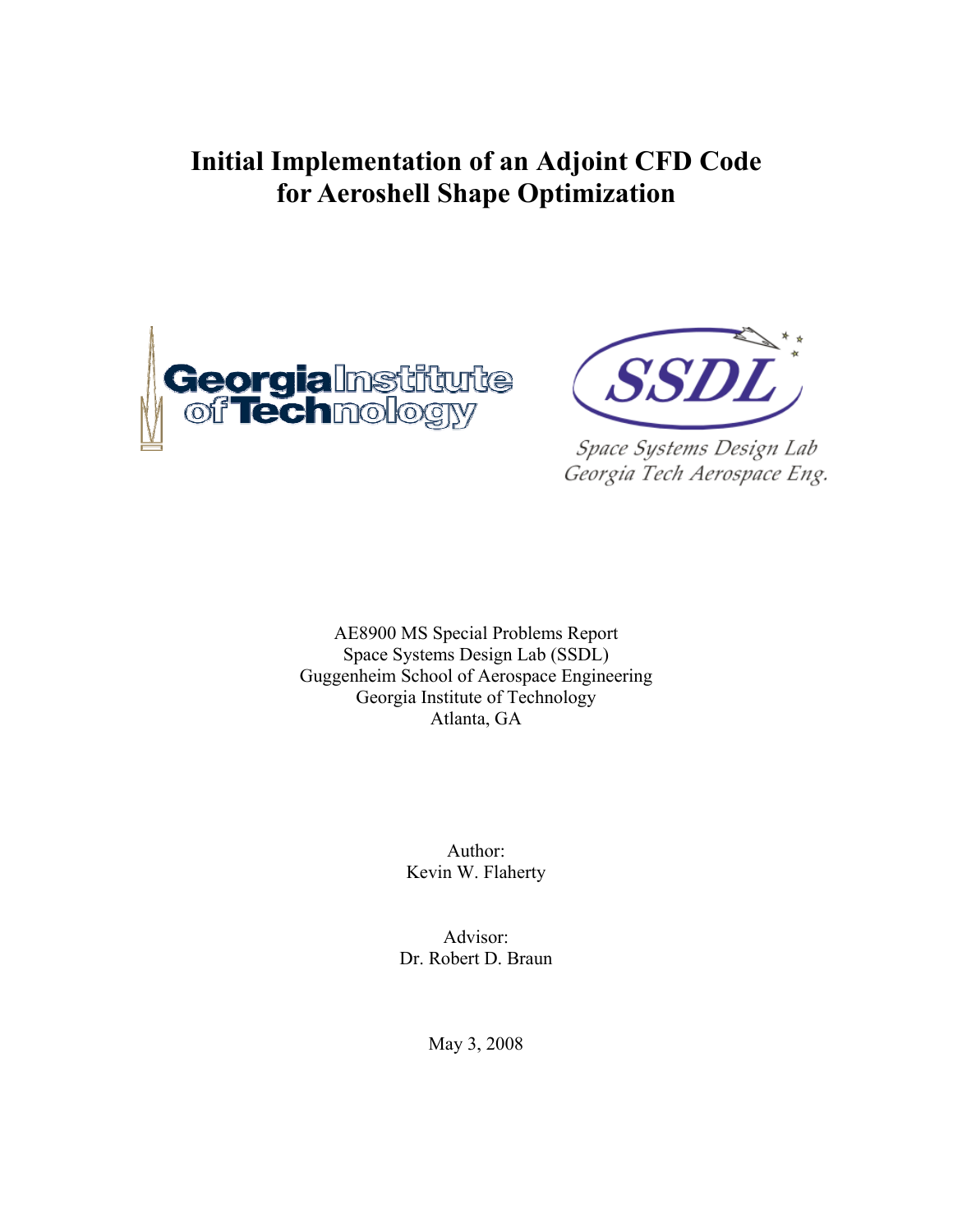## **Initial Implementation of an Adjoint CFD Code for Aeroshell Shape Optimization**

## Kevin W. Flaherty\* *Georgia Institute of Technology, Atlanta, GA, 30332-0150*

**Application of computational fluid dynamics to the optimization of aeroshell shapes usually entails high computational cost. Many converged solutions are required to generate gradients and optimize a shape with respect to very few design variables. The benefits of high-fidelity aerodynamic analysis can be reaped early in the design cycle with less computational cost if the traditional direct optimization problem is transformed to an indirect optimization, using optimal control theory. The indirect gradient formulation decouples the effects on the objective function of the design variables and the flow solution. Meaning, all derivatives used to compute the gradient can be generated from a single converged flow solution. Involved in the computation of the gradient is the solution of an adjoint system of PDEs. An incremental approach is developed for the implementation of an adjoint equation solver. The phased approach begins using inexact and computationally costly finite difference derivative calculations. Results are presented for a transonic airfoil and a supersonic wedge to demonstrate that the finite difference gradient is reasonably accurate, providing a meaningful validation as exact numerical derivatives are substituted later in the development cycle. Finally, a roadmap is presented for future implementation of indirect optimization capability for the Euler/Navier-Stokes CFD code, NASCART-GT.** 

#### **Nomenclature**

| AD               | $=$ automatic differentiation      | n             | $=$ number of output variables                |
|------------------|------------------------------------|---------------|-----------------------------------------------|
| $\alpha$         | $=$ vector of design variables     | $\upsilon$    | $=$ vector of adjoint variables               |
| $C_d$            | $=$ drag coefficient               |               | NASCART-GT = Numerical Aerodynamic Simulation |
| <b>CFD</b>       | $=$ computational fluid dynamics   |               | via Cartesian Grid Techniques                 |
| $C_1$            | $=$ lift coefficient               |               | $=$ pressure                                  |
| E                | $=$ energy state                   | <b>PDEs</b>   | $=$ partial differential equations            |
| $\gamma$         | $=$ ratio of specific heats        | q             | $=$ vector of flow state variables            |
| <b>GMRES</b>     | $=$ generalized minimal residual   | R             | $=$ vector of discretized residuals           |
| J                | $=$ cost function                  | ρ             | $=$ density state                             |
| M                | $=$ computational mesh vector      | T             | $=$ wetted surface triangulation vector       |
| $\boldsymbol{m}$ | $=$ number of input variables      | $u_x$ , $u_y$ | $=$ Cartesian velocity components             |
| <b>MDO</b>       | $=$ multidisciplinary optimization | x, y          | $=$ Cartesian coordinates                     |
| N                | $=$ number of design variables     |               |                                               |

#### **I. Introduction**

HE goal of this study is to establish a foundation for modifying the high-fidelity flow analysis tool NASCART-THE goal of this study is to establish a foundation for modifying the high-fidelity flow analysis tool NASCART-<br>GT for use in an aeroshell shape optimization context. This paper briefly discusses the need for computational fluid dynamics (CFD) tools in the design and optimization of entry aeroshell shapes. Challenges to using CFD as a shape optimization tool are presented. Then, historical work on potential solutions is reviewed. In the Methodology section optimal control theory is used to develop an indirect shape optimization method and implementation issues are discussed for the modification of an existing CFD code. An application to a simple CFD code is presented as a proof-of-concept and results are shown for several cases. Conclusions are drawn regarding the viability of the method developed, and considerations are discussed for application to NASCART-GT, a Cartesian Euler and Navier-Stokes CFD code in development at Georgia Tech.

 $\overline{a}$ 

<sup>\*</sup> Graduate Research Assistant, Daniel Guggenheim School of Aerospace Engineering, Georgia Institute of Technology, 270 Ferst Drive, Atlanta, GA 30332-0150.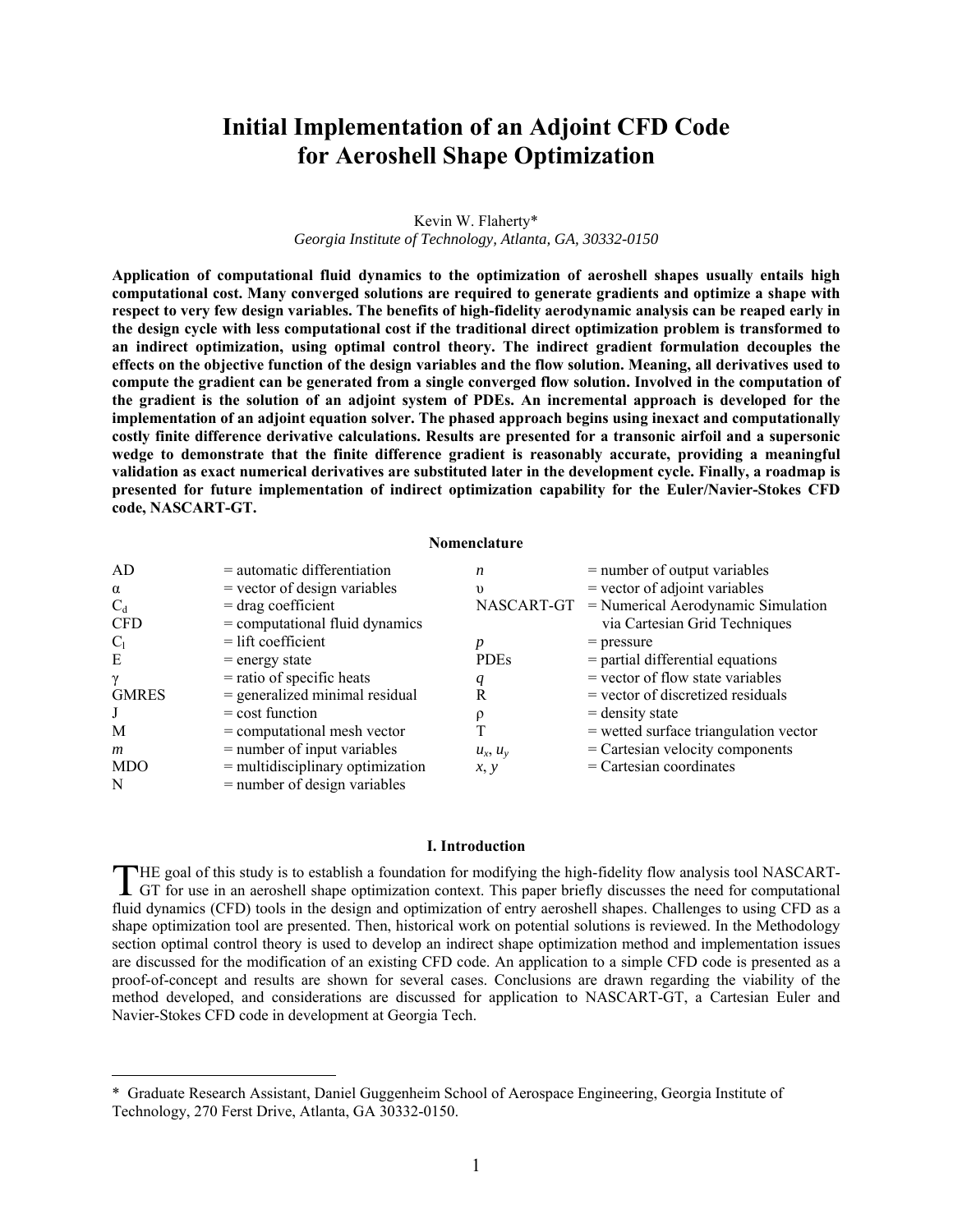## **A. Motivation**

Aeroshells are structures designed to encapsulate payloads and safely deliver them to the lower atmosphere of a planetary body. An aeroshell must withstand the heating associated with the entry environment while providing aerodynamic and stability characteristics necessary to prepare for descent and landing events. The design of aeroshells must include analysis of these factors while considering system constraints such as size and shape of payload or diameter of launch vehicle. Using engineering approximations and low-fidelity tools these disciplines can be considered in a multidisciplinary optimization (MDO) environment, with aeroshell shape parameters being the design variables to optimize.<sup>6</sup> Realistic hypersonic entry regimes present complicated flow properties stemming from shock interactions, turbulence, and boundary layers that cannot be captured by low-fidelity methods, such as modified Newtonian theory. Thus, high-fidelity CFD analysis is now a mandatory step in the aeroshell design process.

MDO requires analysis tools that are automated and can execute rapidly. While development of CFD models can be a time-consuming and human-intensive process it is possible to reliably automate grid generation and perform repeated analyses with small perturbations to geometries or flow properties, thus satisfying MDO's requirement for automation. However, the greatest obstacle to using CFD for optimization is the computation time, which can range from minutes to days. In general, optimizers require many function calls to arrive at a solution. Considering a function call to be constituted by a converged CFD solution, having even a few variables creates an unmanageable optimization, even if the initial solution is close to optimal. Zero-order and second-order optimizers face similar problems.

The difficulty of using CFD for shape optimization is alleviated by using an indirect optimization formulation with adjoint equations that permit gradient calculation using portions of the existing CFD code. As a result, a gradient can be generated using numerical derivatives of a single converged flow solution. Additionally, an indirect optimization delivers more accurate gradient information, improving convergence time and producing a truly optimal solution. This study outlines an incremental approach to a fully adjoint code and provides a proof-ofconcept for the first phase.

#### **B. Background**

Computer technology revolutionized aerodynamic design in the 1970's by enabling the creation of CFD programs to analyze complex configurations. While CFD rapidly became an important part of the design process, the computational effort it demanded did not easily lend itself to iterative shape optimizations. Early optimization strategies were pioneered by Hicks, Murman, and Vanderplaats for 2-D shapes using the potential flow equations, Hicks and Henne for full wing design, and Reuther et al. for supersonic wing-body configurations.<sup>4</sup> All of these researchers utilized finite difference methods to generate gradients for first-order numerical optimizers. Finite difference was easy to implement but it produced gradient inaccuracy and, more importantly, it required an additional flow solution for each design variable when applied to a direct optimization. This prohibitive computational effort led to use of shape parameters that could define geometries using a small number of design variables (generally less than ten). Finer control over the geometric shape required too much computational effort to be viable in an optimization framework, a problem exacerbated by increasing complexity of flow solvers.<sup>9</sup>

In 1988 Jameson used optimal control theory to lay the foundation for an indirect optimization methodology that would mitigate the computational costs associated with CFD optimization.<sup>1</sup> His methodology drew from Lions (1971) who outlined a theory for optimal control of systems of partial differential equations (PDEs) and Pironneau (1973) who first applied optimal control theory to fluid mechanics to model the drag imparted by a small bump on an otherwise smooth body surface in a viscous flow.<sup>3</sup> This application used adjoint, or "co-state", partial differential equations (PDEs) to infer aerodynamic properties as numerical schemes and computing power had not yet developed sufficiently to solve the Navier-Stokes equations that his formulation used.

Jameson developed an optimal control formulation that enabled generation of a gradient with roughly the same computational effort as a single flow solution, regardless of the number of design variables. This was done by decoupling flow parameters from design parameters and will be further discussed under Methodology. Jameson's first papers on optimal control for aerodynamic design outlined adjoint formulations for potential flow, Euler equations, and Navier-Stokes equations.<sup>1,38</sup>

While Jameson's work was immediately applicable toward higher-fidelity design tools for the transonic regime, it was not until 1994 that Jameson and Reuther successfully implemented an indirect optimization and applied it to transonic wing design and optimizations of full aircraft configurations using wing design variables and simple parameters for wing and engine placement. Their initial implementation automatically optimized 2-D shapes and showed seven-fold improvement in computation time when compared to a finite difference method.<sup>4</sup>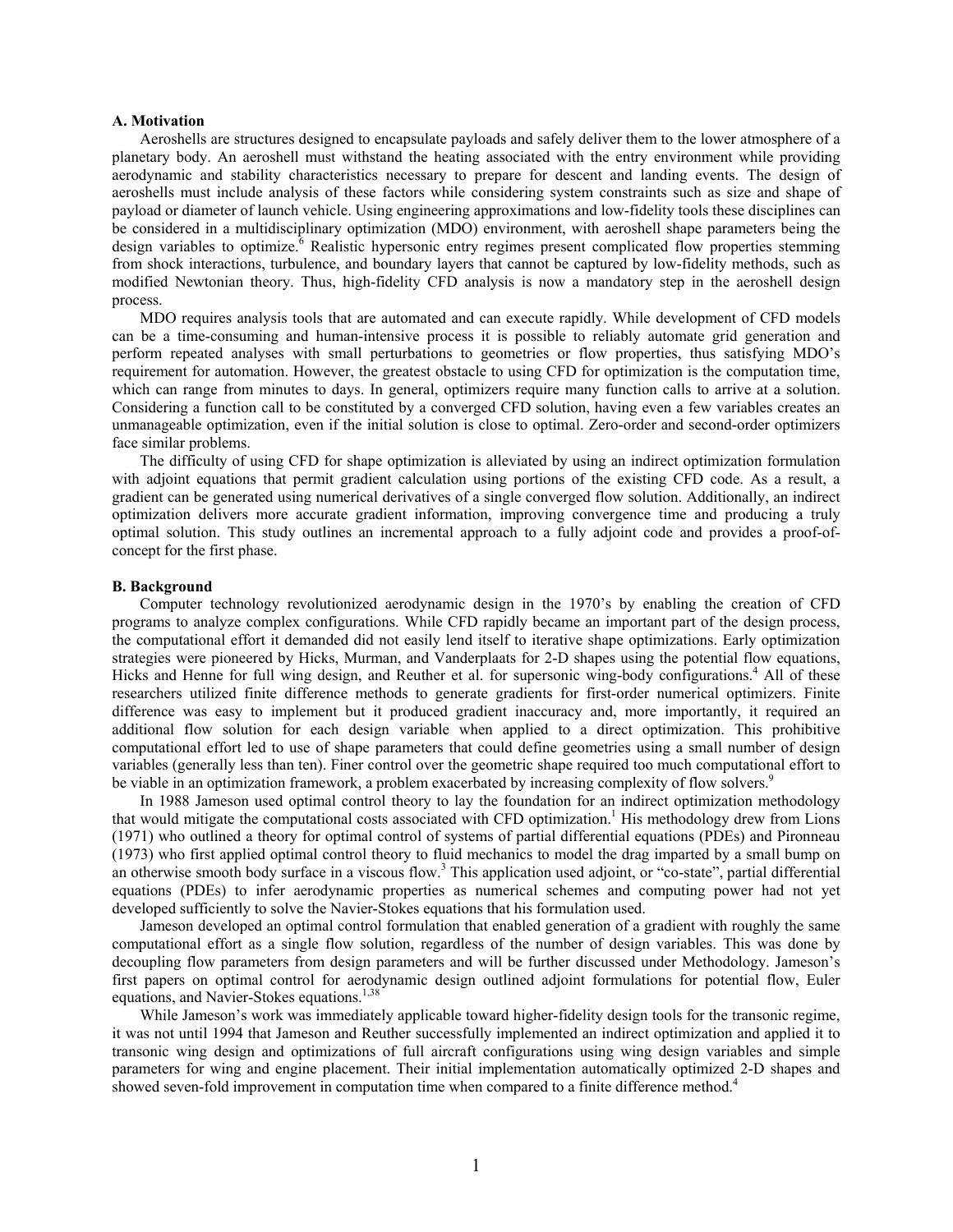A debate that has only recently begun to subside is the use of continuous versus discrete adjoint formulations. Jameson and Reuther's original implementation was discrete but they acknowledged that the continuous form had merits. With either formulation the resulting gradients will be very similar. The benefits of a continuous formulation include that the adjoint mathematical construct has a more apparent physical meaning (the adjoint equations' behavior at stagnation points and across shocks can be more easily understood) and the resulting adjoint code will require fewer lines and less memory to execute (because discrete adjoint codes make use of many intermediate processes). $<sup>2</sup>$ </sup>

The continuous adjoint produces an exact gradient for the governing flow equations, but CFD codes are discretized so the adjoint also must be discretized for computation of the gradient. This "late" discretization will cause the continuous gradient to differ slightly from the fully discrete gradient, which is as accurate as the discretized flow solution. Generally, both gradients will be more accurate than finite differences; the benefits of this additional accuracy are demonstrated by Nadarajah and Jameson (2000) and Martins et al. and Courty et al.<sup>25,31,33</sup> More significantly, the discrete approach allows the manipulation of existing CFD code to generate derivatives, a benefit that can be exploited by several techniques outlined in the following sections to aid greatly in code development.

Another debate regards the use of complex variable differentiation or automatic differentiation to convert existing CFD code. Both methods produce exact gradients, unlike finite difference, but their usage is applicationspecific and will be discussed in the Methodology section. Two NASA centers have CFD codes under continuous development that have attempted to use these methods. Nielsen et al. (2005) have developed Fun3D at NASA LaRC and their code is capable of both forward mode differentiation using the complex variable method and reverse-mode automatic differentiation.<sup>20</sup> Aftosmis et al. (2005) are developing Cart3D at NASA Ames; their choice between complex-variable method and automatic differentiation is ambiguous. Cart3D emphasizes using adjoints for design variable manipulation and deformation of the computational mesh, saving grid generation time. Cart3D is also designed to optimize with a CAD program in the automated loop.<sup>17,18</sup> Both groups have published examples of successful optimizations including an optimized entry body shape from the NASA Ames group.<sup>11,20,21,32</sup>

Giles has contributed substantially to adjoint-based design through teaching tools. Some of his contributions include developing closed-form adjoint equations for simple problems, such as 1-D flow through a nozzle, and exploring the properties of the adjoint equations, such as continuity through shocks. In more recent years, Giles has presented solutions to common problems involved with application of adjoint equations for existing codes. His lowcost implementation methods for existing CFD codes make use of automatic differentiation tools.<sup>2,2</sup>

Praveen (2006) draws heavily from Giles' methods to develop an open-source Euler flow solver, Euler2D, with adjoint solving that can be applied to simple 2-D problems.<sup>28</sup> Both Giles and Praveen utilize the iterative scheme used by the flow solver because it is "highly optimized" for the adjoint equations as well as the governing equations. Praveen's code provided an excellent teaching tool that guided the initial investigations for modifying a more complex CFD code.

To demonstrate the capability of the automatic differentiation (AD) tool, TAPENADE, Martinelli (2007) worked with the tool's developers to calculate gradients and Hessians and he applied them to a quasi-Newton optimizer. As an alternative to modifying the flow solving scheme for adjoint equations, Courty et al. (2003) and Martinelli advocate using a hand-written adjoint solver for the arrays of derivatives generated using TAPENADE.<sup>31,35</sup>

Difficulties arose while attempting to apply Giles and Praveen's adjoint solution method; however, Courty and Martinelli's hand-written solver was applied successfully. They use a GMRES matrix-free algorithm for its ease of implementation, when compared to the iterative algorithm of Giles and Praveen. Mohammadi (1997) also addresses some practical concerns when optimizing many individual nodes that constitute a geometry instead of a small number of parameters and his methods are applied for this study. These methods include smoothing inconsistent derivatives and boundary treatments for 2-D optimizations.<sup>8,41</sup>

## **II. Methodology**

An optimization framework is developed with the concurrent goals of rapid execution, validation for increasing levels of gradient fidelity, and ease of implementation. To achieve these goals, the traditional direct optimization is transformed into an indirect optimization. The following section describes the overall problem statement, the mathematical formulation for calculating gradients using an adjoint variable, and factors to consider prior to implementing the adjoint formulation.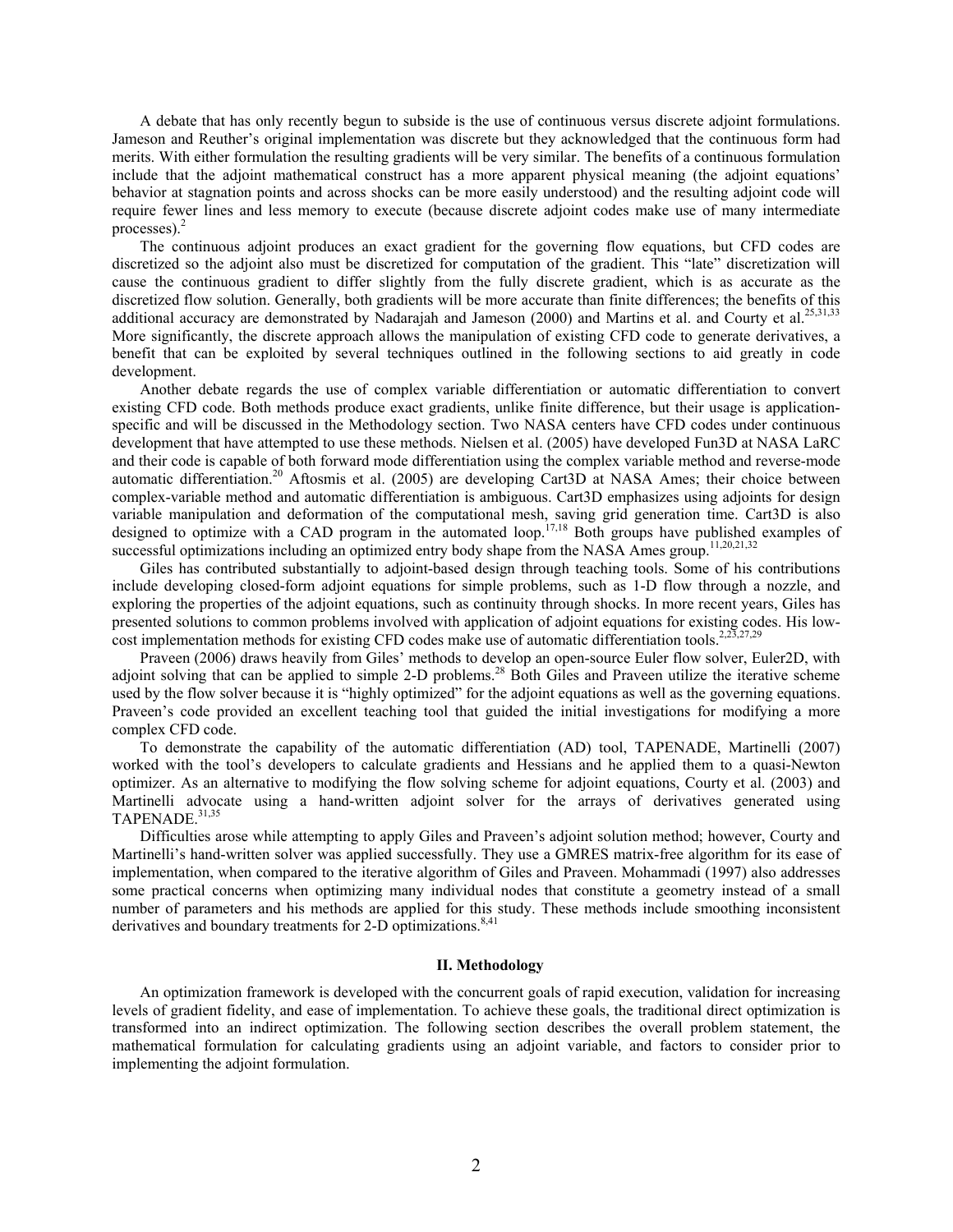#### **A. Euler Equations**

While adjoint formulations have been created for potential flow and Navier-Stokes flow, the Euler equations of gas dynamics are selected as the governing equations to yield higher-fidelity flow solutions and less complicated implementation than viscous alternatives. Despite the importance of flow chemistry, viscosity, and boundary layers in high-speed regimes, this study will consider the flow to be non-reacting and inviscid for ease of code development. The two-dimensional Euler equations in conservative form are as follows:

$$
\frac{\partial U}{\partial t} + \frac{\partial f}{\partial x} + \frac{\partial g}{\partial y} = 0\tag{1}
$$

$$
U = \begin{bmatrix} \rho \\ \rho u_x \\ \rho u_y \\ E \end{bmatrix}, \quad f = \begin{bmatrix} \rho u_x \\ p + \rho u_x^2 \\ \rho u_x \rho u_y \\ (E + p) u_x \end{bmatrix}, \quad g = \begin{bmatrix} \rho u_y \\ \rho u_x \rho u_y \\ p + \rho u_y^2 \\ (E + p) u_y \end{bmatrix}
$$
(2)

The system is closed with the following state equation:

$$
E = \frac{p}{\gamma - 1} + \frac{1}{2} \rho (u_x^2 + u_y^2)
$$
 (3)

 $\rho$  is the fluid density,  $u_x$  and  $u_y$  are the x and y velocity components, p is the static pressure, and E is the total energy per unit volume.

#### **B. Optimization problem statement**

In balancing rapid execution and ease of implementation, a first-order optimizer will be used for this problem. Zeroth-order optimizers require too many function calls to be viable with CFD, and second-order optimizers require a more difficult implementation to produce Hessians from a CFD program.<sup>40</sup> Thus, the goal is to generate a gradient from a CFD code and use it in an optimization statement.

The direct optimization problem is defined as the minimization of a cost function based on aerodynamic forces for a converged flow solution:

$$
\min_{\alpha} J(\alpha, q) \text{ such that } R(\alpha, q) = 0 \tag{4}
$$

For the supersonic example in the Results section, the cost function, J, is the drag coefficient and it is minimized for a blunt body. However, J can be any scalar output that is a function of shape parameters,  $\alpha$ , and flow properties, q. The residual, *R*, is defined as the increment of flux between cells before an update scheme is applied. The subroutine to calculate the residual includes the flux routines and the boundary treatment. At a converged solution, the residual is essentially equal to zero.

The disadvantage of the direct optimization problem is that the gradient,  $dJ/d\alpha$ , couples flow parameters with design parameters. This coupling requires a new flow solution for every change in a design parameter, even if it is only a small finite difference perturbation. The adjoint formulation that is developed decouples these computations so that partial derivatives can be generated without new flow solutions.<sup>1</sup>

Implementing the adjoint formulation into an existing flow solver produces a converged flow solution and an exact gradient of the sensitivity of the cost function to design parameters. For this implementation, all *x, y* coordinates describing the exterior boundary of the aeroshell shape are considered design parameters.

This optimization problem is subject to the same limitations of any gradient-based optimization. All design variables must be continuous, and multiple maxima or discontinuities in J can prevent convergence on a global maximum. To mitigate these limitations, it is necessary to use an appropriate initial shape, especially for an indirect formulation in which to converging design space tends to narrow.36 Additionally, enforcing geometric constraints is a difficult prospect with adjoint equations; it is better implemented through a penalty function added to J. For the sake of simplicity, this study considers only unconstrained optimization.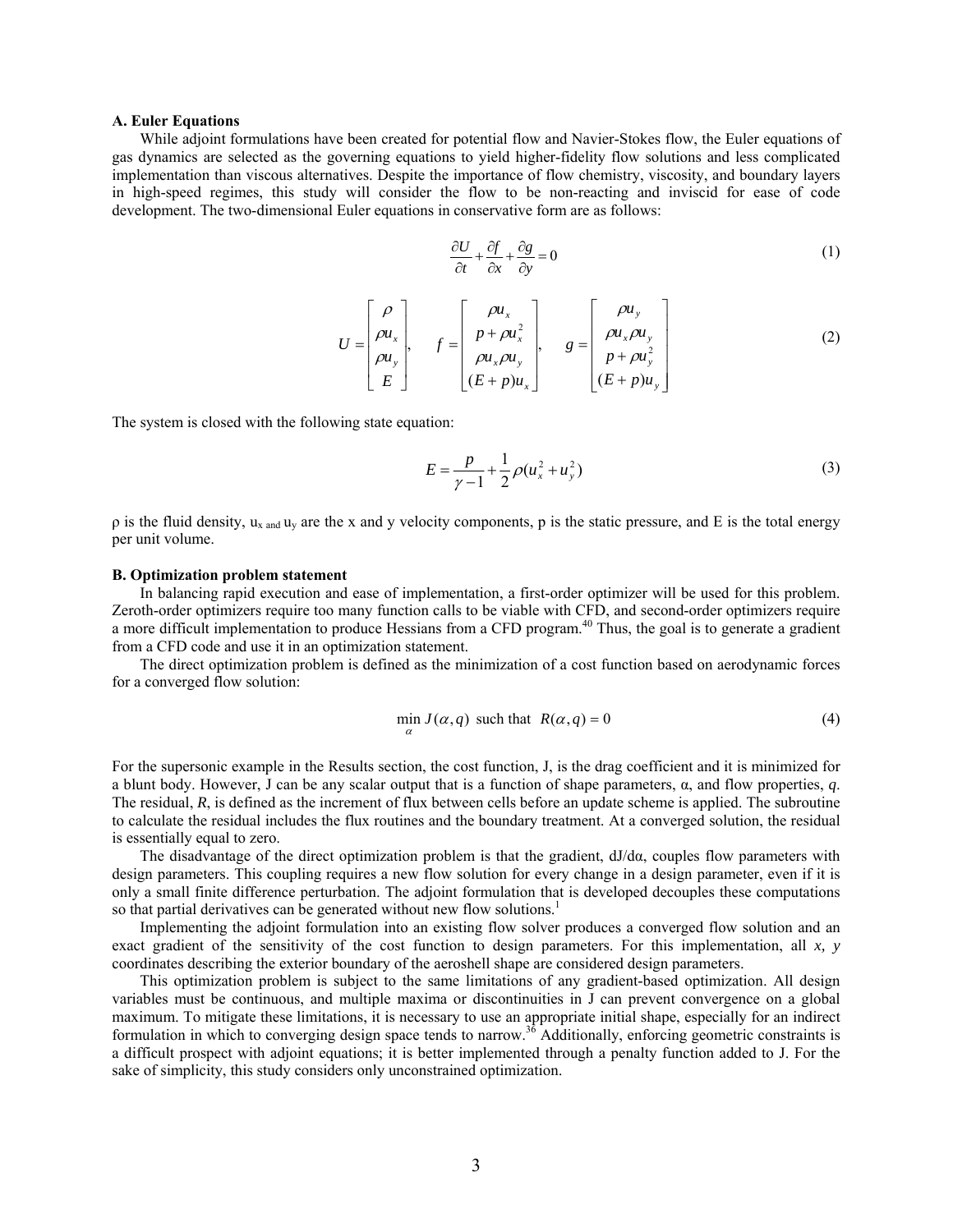## **C. Adjoint Formulation**

#### *1. Continuous/Discrete*

As described in the background research, most development efforts of an adjoint solver for indirect optimization would benefit from selection of the discrete adjoint method. Many tools and methods exist to aid in the development of a discrete adjoint code, and the phased implementation is possible only for a discrete method.

#### *2. Gradient derivation*

To derive the adjoint formulation for calculating gradients, the cost function is added to the flow residual (which is zero for a converged solution) multiplied by a Lagrange Multiplier (called an "adjoint variable" in this context):

$$
J(\alpha, q) = J + \nu^T R \tag{5}
$$

Then, the equation is differentiated:

$$
dJ = \frac{\partial J}{\partial \alpha} d\alpha + \frac{\partial J}{\partial q} dq + \nu^{\mathrm{T}} \underbrace{\left(\frac{\partial R}{\partial \alpha} d\alpha + \frac{\partial R}{\partial q} dq\right)}_{= 0 \text{ when converged}}
$$
(6)

Rearrange the sensitivity equation to separate the design variable terms and flow terms:

$$
dJ = \left(\frac{\partial J}{\partial \alpha} + \nu^T \frac{\partial R}{\partial \alpha}\right) d\alpha + \left(\frac{\partial J}{\partial q} + \nu^T \frac{\partial R}{\partial q}\right) dq
$$
 (7)

Then, the sensitivity to the design variables is isolated by solving for an adjoint variable that drives the *dq* term to zero:

$$
\frac{\partial J}{\partial q} + v^T \frac{\partial R}{\partial q} = 0 \quad \Rightarrow \quad \left(\frac{\partial R}{\partial q}\right)^T v = -\left(\frac{\partial J}{\partial q}\right)^T \tag{8}
$$

This is a system of adjoint equations that must be satisfied, among other conditions, to achieve an optimum solution. Note that the resulting adjoint equation can be solved iteratively and is independent of the number of design variables. With the *dq* term zeroed, the remaining sensitivity forms the gradient and the complete indirect optimization statement:

$$
\nabla J = G = \frac{\partial J}{\partial \alpha} + \nu^T \frac{\partial R}{\partial \alpha} \quad \text{s.t.} \quad \left(\frac{\partial R}{\partial q}\right)^T \nu = -\left(\frac{\partial J}{\partial q}\right)^T \tag{9}
$$

When the gradient is minimized to 0, and the adjoint equations are satisfied, the design variables are optimal. Note that the design variable derivatives are evaluated separately from the flow derivatives, indicating that portions of the code can be used for derivative generation, thus avoiding the effort associated with differentiation of the entire CFD code.

#### **D. Adjoint Solving**

#### *1. Gradient Components*

As was shown in the gradient derivation, there are four derivatives required to solve for the adjoint variable and compute the gradient:

$$
\frac{\partial J}{\partial \alpha}, \quad \frac{\partial J}{\partial q}, \quad \frac{\partial R}{\partial \alpha}, \quad \frac{\partial R}{\partial q}
$$

R: residual, J: cost function, 
$$
\alpha
$$
: geometric design variables, q: flow solution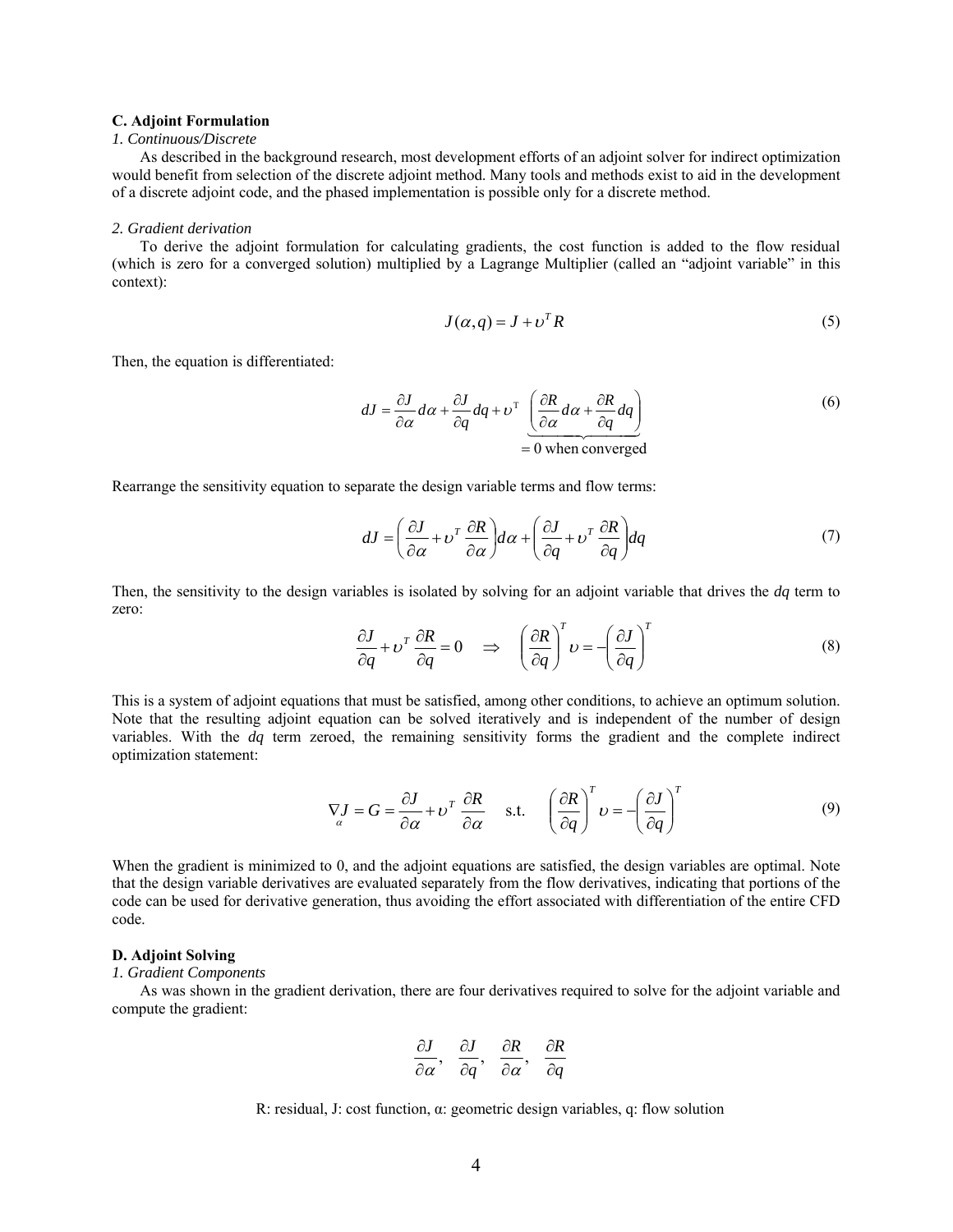If N is the number of grid points on the surface, the derivative arrays will have the following dimensions:  $(Nx2)$ , (Nx4), (2xNx4), (4xNx4), respectively. Note that 2-D geometry with four state variables is assumed. In order to extract the derivatives it is best if the CFD code flows as follows:



**Figure 1 Preferred flow of a CFD code to be differentiated.** 

Four methods exist for the computation of these derivatives in the context of a CFD code:

1. Manual differentiation – Mathematical derivatives are generated by hand offline and then coded into the CFD program. This method can be exact and coded efficiently for simpler computations. However, it can be time-consuming, error-prone, and inflexible to changes in the original code, especially for complicated CFD codes.

2. Finite Difference (FD) – Calculates a derivative by perturbing a design variable by a small value and measuring the change in the output. FD is very simple to implement and does not require access to source code. However, it is inexact due to the order assumption (linear, parabolic, etc.) and cancellation error. Additionally, FD for complicated functions can yield unstable results based on selected step-size.

$$
\frac{\partial R}{\partial \alpha} = \lim_{h \to 0} \frac{R(\alpha + h, q) - R(\alpha, q)}{h}
$$
(10)

3. Complex Difference – Calculates a derivative using a form similar to FD but with a complex step:

$$
\frac{\partial R}{\partial \alpha} = \lim_{\varepsilon \to 0} \frac{imag\{R(\alpha + i\varepsilon, q)\}}{\varepsilon} \tag{11}
$$

The result is a true second-order derivative with no cancellation error, significantly improving upon FD. Additionally, the sensitivity of the derivative to step size is far more robust.<sup>25</sup> This method is generally easy to implement by declaring all variables in a code to be complex and ensuring that the mathematical and logical functions can operate on complex numbers. Depending on the application, execution can be slow because complex operations generally require more computational effort than real operations.

4. Automatic Differentiation (AD) – AD tools operate on source code to create derivative versions of the code. This can be done by parsing a code into simple mathematical functions, differentiating them, and summing a derivative's components using the chain rule. "Operator overloading" is one method that involves converting each real variable into a tandem real variable, including the original variable and the derivative of the original. Then, a modified library of mathematical functions simultaneously operates on the original value and the derivative. The other method is "source transformation," which creates new code to compute derivative variables based on the original code.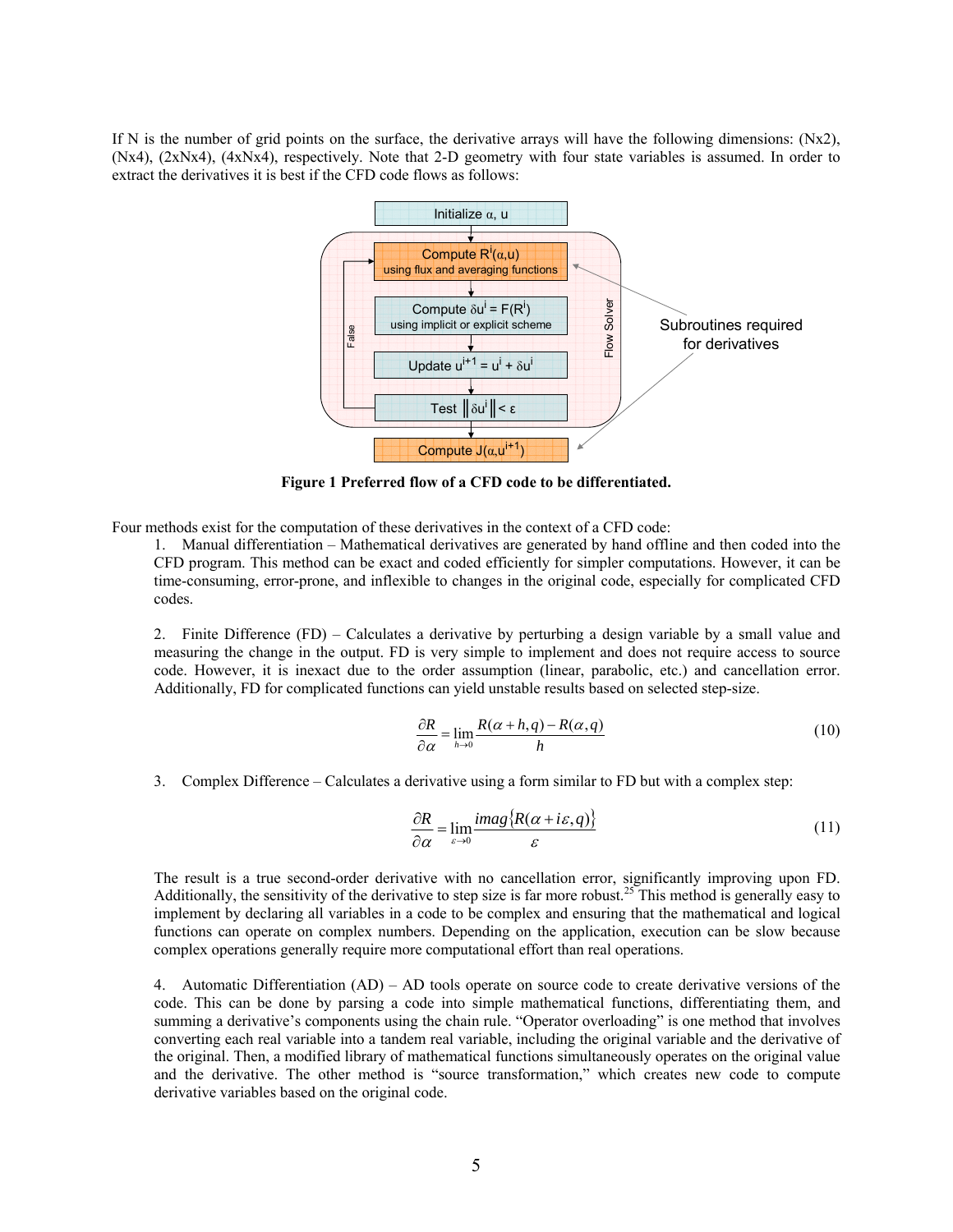## *2. Forward/Reverse Mode*

Most numerical differentiations are considered "forward mode," meaning that a single input variable's effect is propagated to generate derivatives of *n* output variables. "Reverse mode" means that effects are propagated backward from a single output variable to determine the derivatives from *m* input variables. Thus, the reverse mode is most appropriate if *m* » *n*, as is the case for our many design points forming a geometry that is evaluated with a single metric J.

To further illustrate the rationale for using reverse mode, generating a single gradient for *m* input variables would require *m*+1 function evaluations using any forward mode differentiation. The same gradient requires only 1 function evaluation if a reverse mode differentiation is used. Finite difference, complex difference, and operator overloading AD are all forward-mode differentiations. The only options for reverse mode are manual differentiation and source transformation AD. Manual differentiation has essentially been ruled out due to its inflexibility and complicated nature. On the other hand, source transformation AD is a technique that has been gaining popularity for this purpose, and several tools are available to assist in modifying codes in various languages.

The software tool recommended for this application is TAPENADE 2.2.3, developed by Project TROPICS at INRIA - Sophia Antipolis, France. TAPENADE is recommended because it operates on FORTRAN code, the language used most for CFD codes, including NASCART-GT. Additionally, TAPENADE is the tool that has appeared most frequently in recent literature for other adjoint applications. TAPENADE utilizes source transformation and it can produce forward-mode and reverse-mode differentiated codes.

## *3. Adjoint Solving and Program Flow*

Two methods are generally applied toward solving adjoint PDEs for indirect shape optimization. Method I utilizes the same iterative numerical scheme as the flow solver. This is possible because the adjoint variables (one for each Euler state) are discretized over the same grid as the flow solution. Method I is beneficial because the scheme is highly optimized for accelerating convergence of large systems of PDEs. This method can also be formulated as "duality preserving" meaning that an adjoint solution has a convergence rate guaranteed to be asymptotically equivalent to that of the flow solution.<sup>22</sup> The downside is that AD is essentially required for this form, and the user must have extensive knowledge of the flux computations (especially for viscous flux) and the numerical update scheme.

When Praveen applies method I, AD is applied to the aerodynamic force and residual functions. The residual function is comprised of five flux and averaging subroutines that are reverse-mode differentiated. They are rearranged in reverse order within an iterative loop to maintain reverse derivative computation, as shown in Figure 3. It is especially difficult to validate this method while in development because each differentiated phase of the program contributes to the gradient. In other words, the derivatives produced by the residual subroutines are confounded with the design variable derivatives.





(x) denotes that AD applied to a subroutine with respect to x

**Figure 2 Standard CFD program flow. Figure 3 Adjoint code with iterative adjoint solver.**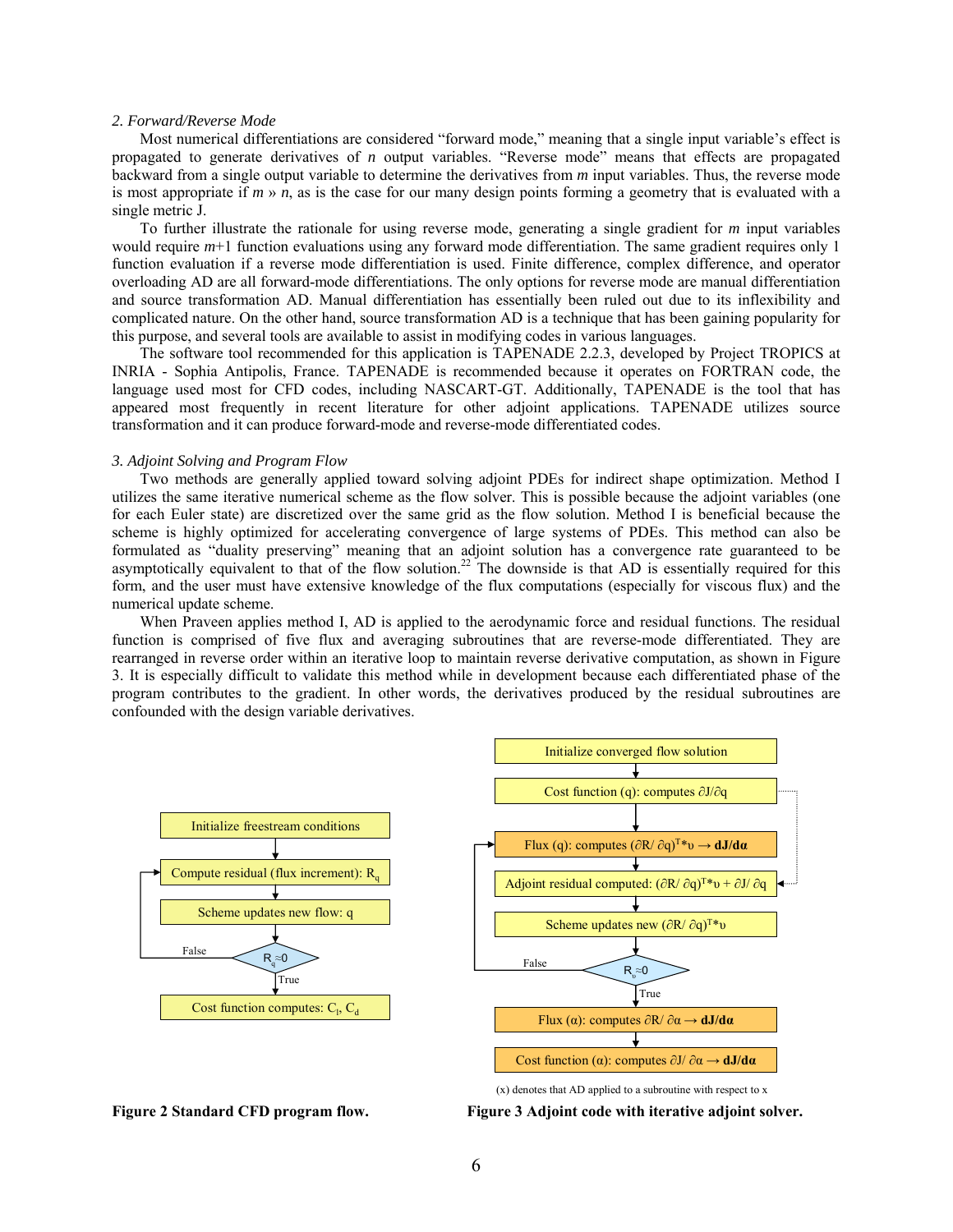To mitigate derivative confounding, and enable piecewise validation of the gradient components, method II has been developed to use an alternative program flow as shown in Figure 4. After a flow solution has converged, derivative components are extracted individually using any of the aforementioned numerical differentiation methods. Note that  $(8)$  is in the form  $Ax = b$ . As a result, a linear algebra solver calculates the adjoint variables with respect to the flow derivatives. Method II leads to costly adjoint solutions if a linear algebra solver is applied to millions of cells. To reduce storage requirements, matrix-free iterative solvers, such as GMRES, are recommended to reduce the number of intermediate arrays stored while obtaining a solution.<sup>3</sup>



[x] denotes any differentiation method with respect to x

#### **Figure 4 Program flow of adjoint code using linear algebra adjoint solver.**

#### **III. Implementation**

NASCART-GT is a complex CFD code that can perform aerodynamic analyses using Euler equations with an integral boundary layer calculation and Navier-Stokes equations. As a result, transforming the code using AD, or even the more straightforward complex variable method, presents significant challenges. The goal of this section is to outline the first step of a phased approach to implementing a fully adjoint code in a fashion that provides a validation framework at each increasing level of complexity. The first phase framework is validated using the Euler2D flow and adjoint solver and is demonstrated for a transonic airfoil and a supersonic blunt body.

## **A. Adjoint Solving Method**

NASCART-GT was initially examined with the intention of implementing adjoint solving method I. It was quickly discovered that NASCART's program flow did not easily lend itself to applying AD and rearrangement of flux calculations to create a reverse iterative solver. As a result, method II is developed for the gradient computation. Method II enables the gradient computation to be built around components of the flow solver, without having to manipulate the lowest levels of computational code. Furthermore, FD is selected for generating derivatives in the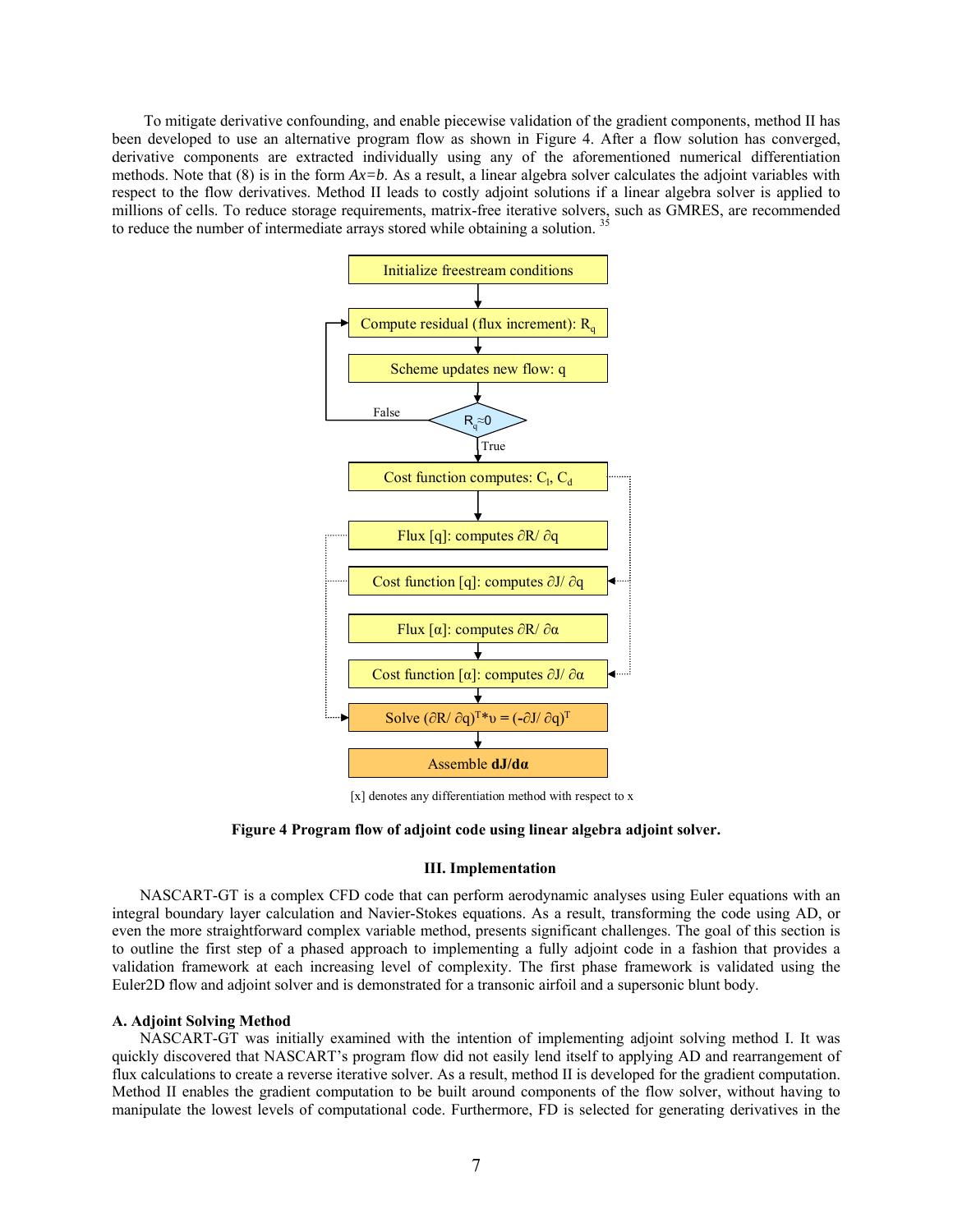preliminary phase. Application of FD is well-understood for complicated functions, and can provide sufficient numerical accuracy to validate the resulting gradients. Additionally, application of FD allows us to forgo manipulation of the residual functions, as would be required for AD and complex difference methods.

#### **B. CFD Modification**

Euler2D's flow solver is used as the testbed for the FD implementation of an adjoint solver. Euler2D's adjoint solver provides validation for the final gradient produced by the FD code. Additionally, the simple structure of Euler2D permitted creation of a complex difference version that was used to validate individual FD step sizes.

The first step toward the FD implementation is to isolate the aerodynamic force subroutine and the residual update subroutine. After a flow solution converges, forces and residuals are calculated separately for two coordinate perturbations  $(x, y)$ , and four flow perturbations  $(\rho, \rho u_x, \rho u_y, E)$ . Perturbations are performed only for surface nodes and adjacent cells. Gradients could be generated for every grid node if mesh deformation were desired, but only the surface nodes are considered, for the sake of simplicity. If N is the number of design variables, and thus the number of panels forming the solid surface, the perturbed computations are the equivalent of 6N extra iterations of flow updates. Unlike reverse mode derivatives, which are calculated in a single iteration, the FD approach requires more computational power and scales linear with increasing number of design variables. For a simple 2D model, the extra computational effort is acceptable for validation purposes.

Selection of FD step sizes requires consideration. For Euler2D, variable step sizes are computed based on the geometry and flow state of the panel in question. Node coordinate perturbations are calculated as  $10^{-4}$  times the total distance from the nearest node. This ensures that perturbations do not overlap neighboring nodes. Also, by using total distance, adequate step sizes are calculated even if neighboring nodes have similar *x* or *y* values. Flow perturbations are calculated as  $10<sup>3</sup>$  times the current state value in a cell. Trial and error was required to select the coefficients. The complex difference code is used to confirm step sizes as shown for several derivatives in Figure 5.



**Figure 5 Comparison of exact and inexact numerical differentiation techniques for cost function and residual derivatives. Shown for a NACA 0012 airfoil.** 

For the proof-of-concept code, all derivatives are exported to an offline MATLAB code and a built-in GMRES algorithm with preconditioning is used to solve for the adjoint variable. Then, the gradient is assembled and the original geometry is manually deformed using information from the gradient. The optimization could be performed automatically if appropriate geometric constraints were included in the aerodynamic force subroutine to robustly handle arbitrary shapes, and if GMRES was written into Euler2D. Automatic optimization was unnecessary for this proof-of-concept because a single gradient is sufficient to validate the adjoint calculation.

Figure 6 compares an FD gradient to Praveen's AD gradient and complex difference derivatives computed by applying complex perturbations and converging new flow solutions.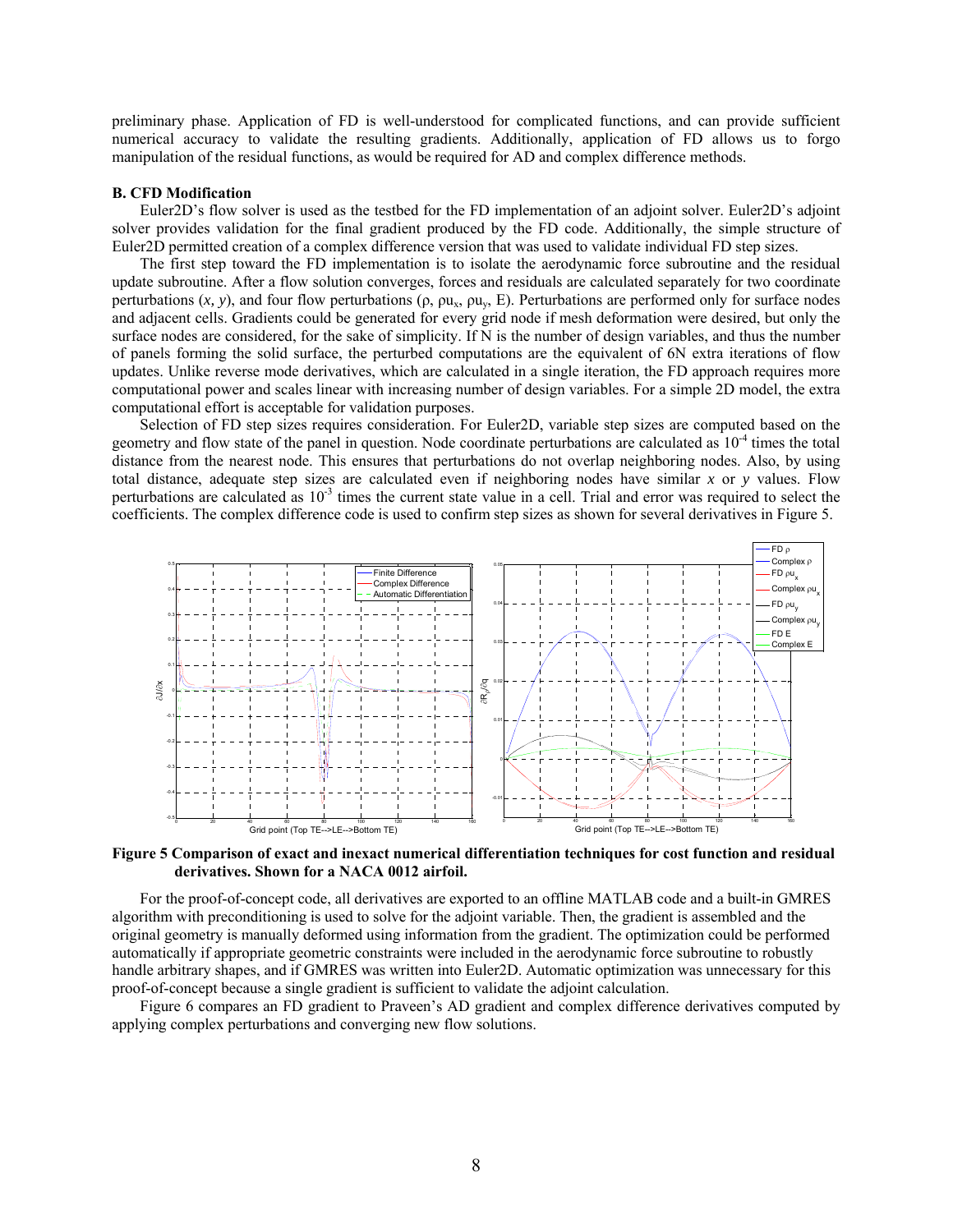

**Figure 6 Comparison of inexact gradient calculation when compared to exact indirect (adjoint) and exact direct (new flow solutions) methods.** 

 The FD gradient reasonably matches the other modes. It is expected that significant inaccuracy will occur at discontinuous geometry, such as the trailing edge. However, Giles shows that adjoint computations have inaccuracy as well.<sup>45</sup> As a result, a practical application of automatic optimization may benefit from the smoothing effect FD has on the final gradient.

## **IV. Results**

The FD adjoint solution and gradient calculation is applied to two examples where we know *a priori* what shape the geometry should take. The first example is applied to a NACA 0012 airfoil in transonic flow. The second example is a wedge in supersonic flow. The resulting gradients are applied to show geometry change after one iteration. The modified shapes agree with expected results; however, some important lessons are learned for future application.

#### **A. Transonic NACA 0012**

The symmetric NACA 0012 airfoil is analyzed at 3° angle-of-attack, Mach 0.8. The shape change resulting from lift maximization is shown in Figure 7.



**assumes features of a supercritical airfoil. .**

The modified shape begins to resemble a supercritical airfoil, a shape optimized for high-lift in the transonic regime. This result resembles Jameson's investigation of a similar optimization problem.<sup>43</sup>

The transonic airfoil at an angle-of-attack was selected as an example case after initially attempting to maximize lift for a NACA 0012 in level flight. Zero lift from a level, symmetric airfoil meant that numerical error was large relative to the lift force. This caused erratic finite difference gradients. If the initial shape is at an angle-of-attack or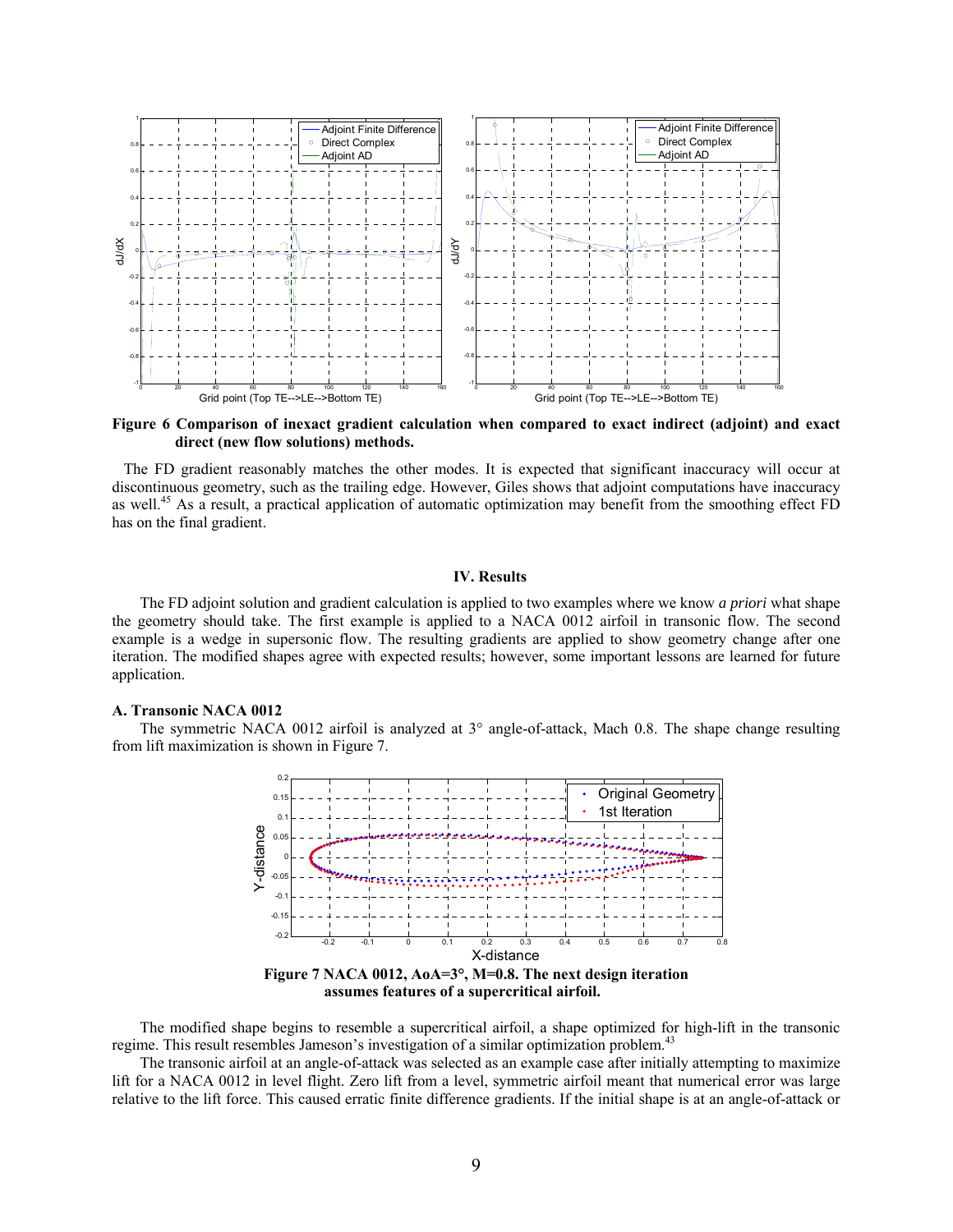has a slight camber, the results are more reasonable because numerical error is negligible relative to the non-zero value of lift force. This is a shortcoming of finite difference gradients not experienced when using complex difference or AD derivatives, which are less susceptible to the value of the cost function.

#### **B. Supersonic Wedge**

A wedge is analyzed for zero angle-of-attack, Mach 1.4. Drag minimization is performed so that results can be compared to a von Kármán ogive, an analytically-derived shape that minimizes wave drag.



**Figure 8 Wedge, AoA=0°, M=1.4. The next design iteration begins to resemble portions of the drag-minimum ogive. After smoothing the gradient, the next design iteration closely approximates the ogive.** 

The resulting wedge matches most of the ogive with good accuracy. The sharpening of the nosetip could be caused by several effects. For example, a more slender body would reduce drag. Also, moving the lead point forward extends the nosetip into a lower pressure region. Because the flow derivatives are decoupled from the geometry, it is possible that the pressure effect of extending the nose is not adequately captured. Small numerical error causes the nosetip to be shifted slightly above the centerline. Nominally, the gradient and resulting geometry should be symmetric.

When a smoothing function is applied to the gradient, the resulting shape closely matches the ogive. For this case, the smoothing is performed using a moving average function; other applications might make use of an elliptic equation scheme to smooth the gradient.<sup>8</sup> Smoothing the gradient and fixing the nosetip position resolves the issues of the unmodified gradient. This case is intended to illustrate the importance of *a priori* knowledge of the solution. Essentially, large geometry changes between iterations cannot be trusted implicitly.

## **V. Modification of NASCART-GT**

Adjoint-based gradients have slowly found their way into a few research CFD codes. However, development generally requires years to produce a robust adjoint CFD code. While numerical difficulties complicate later phases of development, the first hurdle that must be cleared is rewriting the code in a format that permits computation of exact derivatives. For a finite difference implementation, NASCART-GT's residual update and aerodynamic force functions must be isolated as separate subroutines. Once this is done, FD itself is a trivial task if the correct values are perturbed. NASCART-GT represents geometries with a Cartesian grid, meaning that flow calculations are performed on a Cartesian approximation of the original surface. This presents an additional layer of complexity for the design variable derivatives which may or may not have a direct effect on the computational grid seen by the flow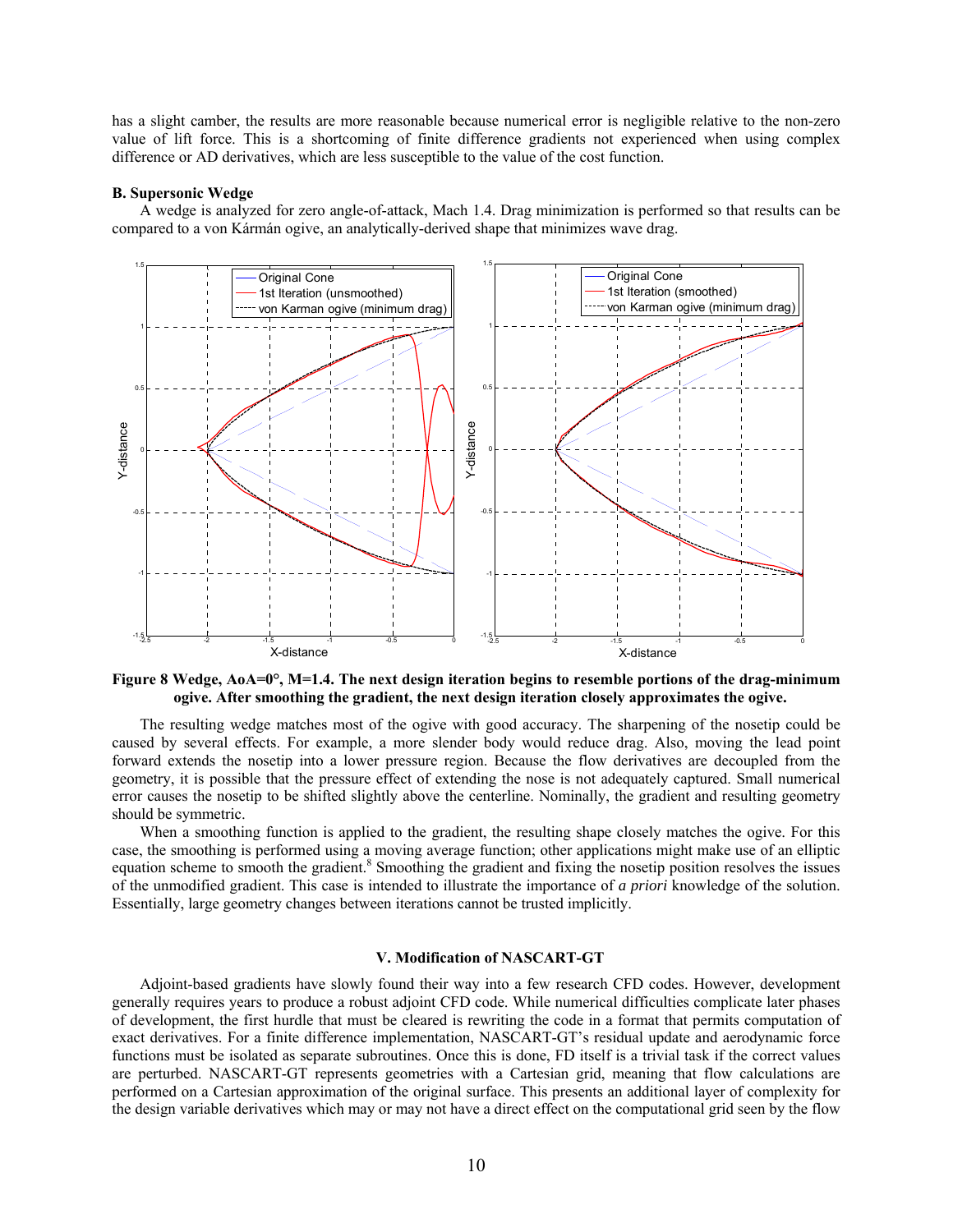solver. Aftosmis et al. solve this problem by including in the gradient computation the sensitivity of the computational mesh with respect to the original design variables.<sup>11</sup> This is performed by isolating the gridding functions and using one of the aforementioned numerical differentiation techniques. The gradient calculation assumes the following form:

$$
G = \frac{\partial J}{\partial \alpha} + \frac{\partial J}{\partial M} \frac{\partial M}{\partial T} \frac{\partial T}{\partial \alpha} + \nu^T \left( \frac{\partial R}{\partial \alpha} + \frac{\partial R}{\partial M} \frac{\partial M}{\partial T} \frac{\partial T}{\partial \alpha} \right) \quad \text{s.t.} \quad \left( \frac{\partial R}{\partial q} \right)^T \nu = -\left( \frac{\partial J}{\partial q} \right)^T \tag{12}
$$

where  $M =$  computational mesh =  $f[T(\alpha)]$  $T$  = wetted surface triangulation

The mesh sensitivity approach can work with both types of design variables: individually defined nodes that form a shape, or parameters that shape generation functions use to create discrete nodes (i.e. maximum diameter, nose angle, splines, or Bezier curve parameters). If future implementation into NASCART uses 2-D shape parameters, the number of design variables will be small enough to enable complex difference derivatives, which is generally a simpler implementation. Development using complex differences would require that all variables be declared to be complex double precision. All operations within the residual and aerodynamic force calculations need to handle complex math, and logical operators must be modified to operate on the real portion of variables. Because complex operations take about twice the computational effort, it is advisable to use the real code to converge the flow solution and then use complex residual and force functions for the adjoint portion.

3-D shapes can require extremely complicated spline and curve generation functions, so use of hundreds or thousands of geometric nodes as the design variables could ease development (as shown in the Euler2D example).<sup>8</sup> Such a high number of design variables would necessitate the use of reverse-mode AD. The obstacle to applying AD is NASCART's use of a common external file for storing arrays, including the state vector. While FD and complex difference can perform perturbations on common arrays, AD requires that differentiable variables be passed as arguments between functions. All of the function calls within NASCART would need to be rewritten in a format acceptable for AD tools. In order to ease code rewriting, a developer will need to have experience with how TAPENADE parses FORTRAN code, and how it generates flow charts of interactions with active variables.

A summary of required tasks for future development of NASCART-GT are provided below:

- 1. Decide whether design variables will be comprised of nodes or shape parameters. Implement a shape generation function if necessary.
- 2. Rewrite isolated residual and force subroutines as functions of the design variables and the flow for use outside of the iterative flow solver.
- 3. Choose whether gradients will be calculated as a function of the computational surface or the original body surface. Isolate mesh generation subroutines.
- 4. Implement FD to calculate mesh derivatives, flow derivatives, and design variable derivatives for cells adjacent to the surface.
- 5. Convert the aerodynamic force subroutine into a complex code and use complex differences to validate FD step sizes. This relatively easy compared to making the residual function complex. Additionally, AD already has been successfully applied to the aerodynamic force function.
- 6. Program a linear algebra solver, such as GMRES, to solve the adjoint equation. Then assemble the gradient using the FD components. Perturb individual design variables and converge a new flow solution to check the validity of the gradient. Also, simple variables like freestream Mach number and angle-of-attack can be used to validate the gradient.
- 7. Once the FD code is validated, derivative components can be replaced individually. As complex difference or AD routines are implemented the gradients will become more exact. Validate the resulting derivatives and gradient as each module is replaced.
- 8. Watch for problems in the adjoint solution specific to the CFD model; singularities and linear instabilities are frequent problems.

Further avenues for expanding NASCART's capabilities for hypersonic shape optimization are including chemistry states in the governing equations, and application of Navier-Stokes equations. Unsteady solutions can be considered but many researchers have reported difficulties with solving unsteady adjoint equations.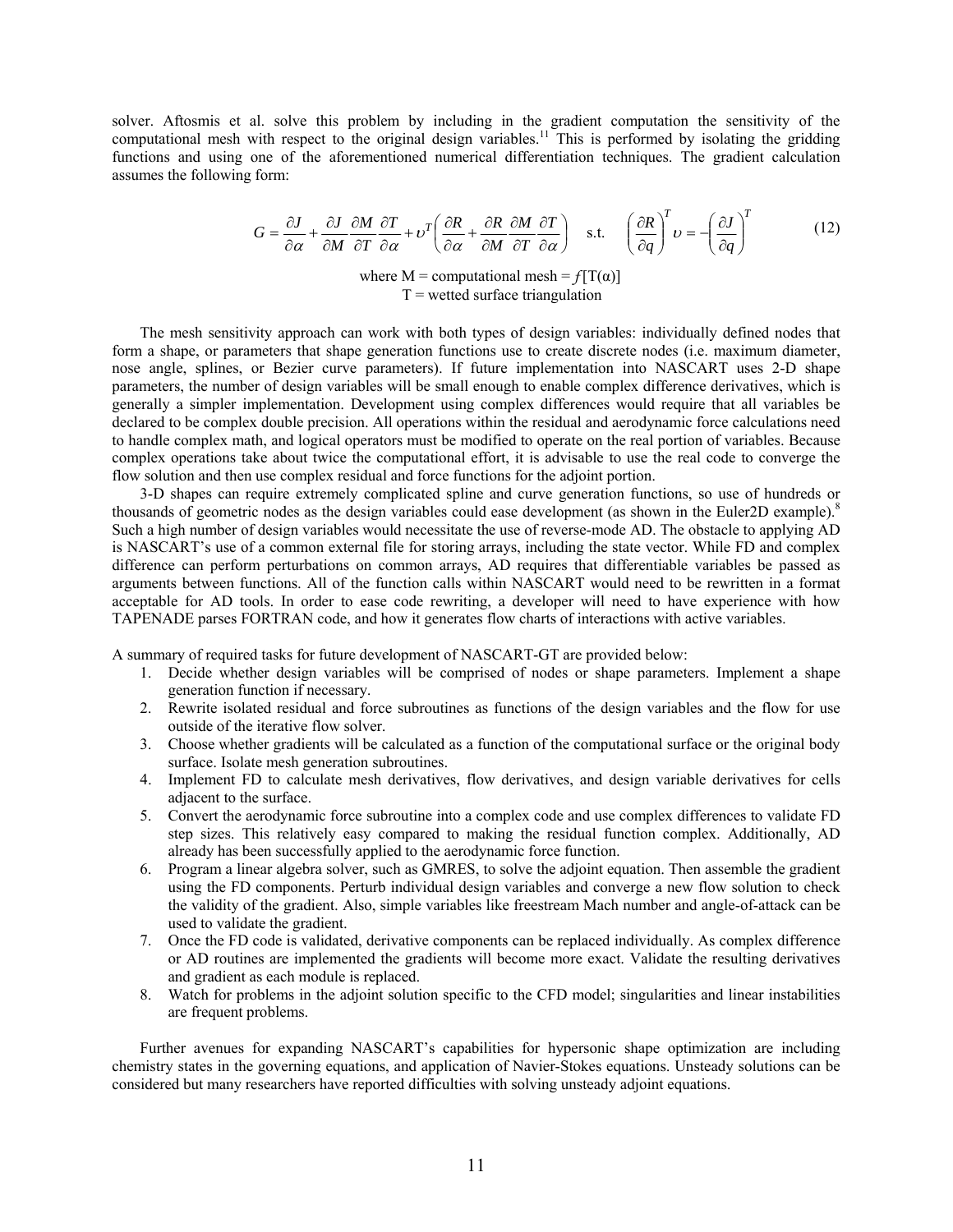## **VI. Conclusions**

The problem of direct shape optimization has been reformulated as an indirect problem using adjoint equations. The indirect formulation decouples the effects of flow derivatives and shape derivatives on the gradient, permitting rapid gradient computation from a single flow solution. The result is an optimization method that is suitable for early design phases. The complexity of modifying an existing CFD code is an obstacle to implementing an indirect formulation. In an attempt to ease the code development effort, a discrete adjoint system is solved using a linear algebra solver instead of the more complicated numerical scheme used to converge the flow solution. While complex differences and AD can provide exact derivatives, finite differences are used to further ease the initial implementation. The phased implementation uses FD derivatives as validation for individual gradient components as more complex numerical derivatives are applied. The examples shown verified that FD could produce sufficient accuracy for checking preliminary adjoint solvers. The next step will be to apply this framework to the more complicated CFD code, NASCART-GT, and develop a high-fidelity shape optimization capability for hypersonic aeroshells.

#### **References**

<sup>1</sup> Jameson, A., "Aerodynamic Design via Control Theory," *Journal of Scientific Computing*, Vol. 3, No. 3, 1988.

<sup>2</sup> Giles, M.B., Pierce, N.A., "An Introduction to the Adjoint Approach to Design," *Flow, Turbulence, and Combustion*, Vol. 65, 2000, pp. 393-415.

<sup>3</sup> Pironneau, O., "On Optimum Design in Fluid Mechanics," *Journal of Fluid Mechanics*, Vol. 64, pp. 97-110, 1974. 4 Reuther, J., Jameson, A., "Supersonic Wing and Wing-Body Shape Optimization Using an Adjoint

Formulation," *ASME International Mechanical Engineering Congress and Exposition*, San Francisco, CA,

November 1995.<br><sup>5</sup> Giles, M.B., Pierce, N.A., "Adjoint equations in CFD: Duality, boundary conditions and solution behaviour," AIAA Paper 97-1850, 1997.

 $\frac{6}{5}$  Thesinger, J., Braun, R.D., "Hypersonic Entry Aeroshell Shape Optimization," MS Special Problems Report, Georgia Institute of Technology, 12 September 2007.

 $\sigma$  Jameson, A., "Optimum aerodynamic design using CFD and control theory," AIAA Paper 95-1729-CP, 1995.<br><sup>8</sup> Mohammadi, B., "Optimal shape design, reverse mode of automatic differentiation and turbulence," AIAA Paper 97-

<sup>9</sup> Reuther, J., Jameson, A., "Control based airfoil design using the Euler equations," AIAA<br>Paper 94-4272-CP, 1994.

 $P^{10}$ Iollo, A., Salas, M.D., Ta'asan, S., "Shape Optimization Governed by the Euler Equations using an Adjoint Method," ICASE Report 93-78, 1993.

 $^{11}$ Nemec, M., Aftosmis, M.J., "Aerodynamic Shape Optimization Using a Cartesian Adjoint Method and CAD Geometry," *AIAA Applied Aerodynamics Conference*, San Francisco, CA, 5-8 June 2006.

<sup>12</sup> Anderson, W.K., Venkatakrishnan, V., "Aerodynamic Design Optimization on Unstructured Grids with a

Continuous Adjoint Formulation," ICASE Report 97-9, 1997.<br><sup>13</sup>Borggaard, J., Burns, J.A., Cliff, E., Gunzburger, M., "Sensitivity Calculation for a 2-D, Inviscid, Supersonic<br>Forebody Problem," ICASE Report 93-13, 1993.

<sup>14</sup> Baysal, O., Ghayour, K., "Continuous Adjoint Sensitivities for Optimization with General Cost Functionals on Unstructured Meshes," *AIAA Journal*, No. 1, 2000, pp. 48-55.

<sup>15</sup>Xie, L., "Gradient-Base Optimum Aerodynamic Design Using Adjoint Methods," Ph.D thesis, Virginia Polytechnic Institute, Blacksburg, VA, 2002.<br><sup>16</sup>Beux, F., Dervieux, A., "Exact-Gradient Shape Optimization of a 2-D Euler Flow," *Finite Elements in* 

*Analysis and Design*, Vol. 12, 1992, pp. 281-302.<br><sup>17</sup>Nemec, M., Aftosmis, M.J., "Adjoint Algorithm for CAD-Based Shape Optimization Using a Cartesian

Method," *AIAA Computational Fluid Dynamics Conference*, Toronto, ON, 6-9 June 2005.<br><sup>18</sup>Nemec, M., Aftosmis, M.J., Murman S.M., Pulliam, T.H., "Adjoint Formulation for an Embedded-Boundary

Cartesian Method," *AIAA Aerospace Sciences Meeting*, Reno, NV, 10-13 January 2005.<br><sup>19</sup>Borggaard, J., Burns, J., "A PDE Sensitivity Equation Method for Optimal Aerodynamic Design," *Journal of* 

*Computation Physics*, Vol. 136, No. 2, 1997, pp. 366-384.